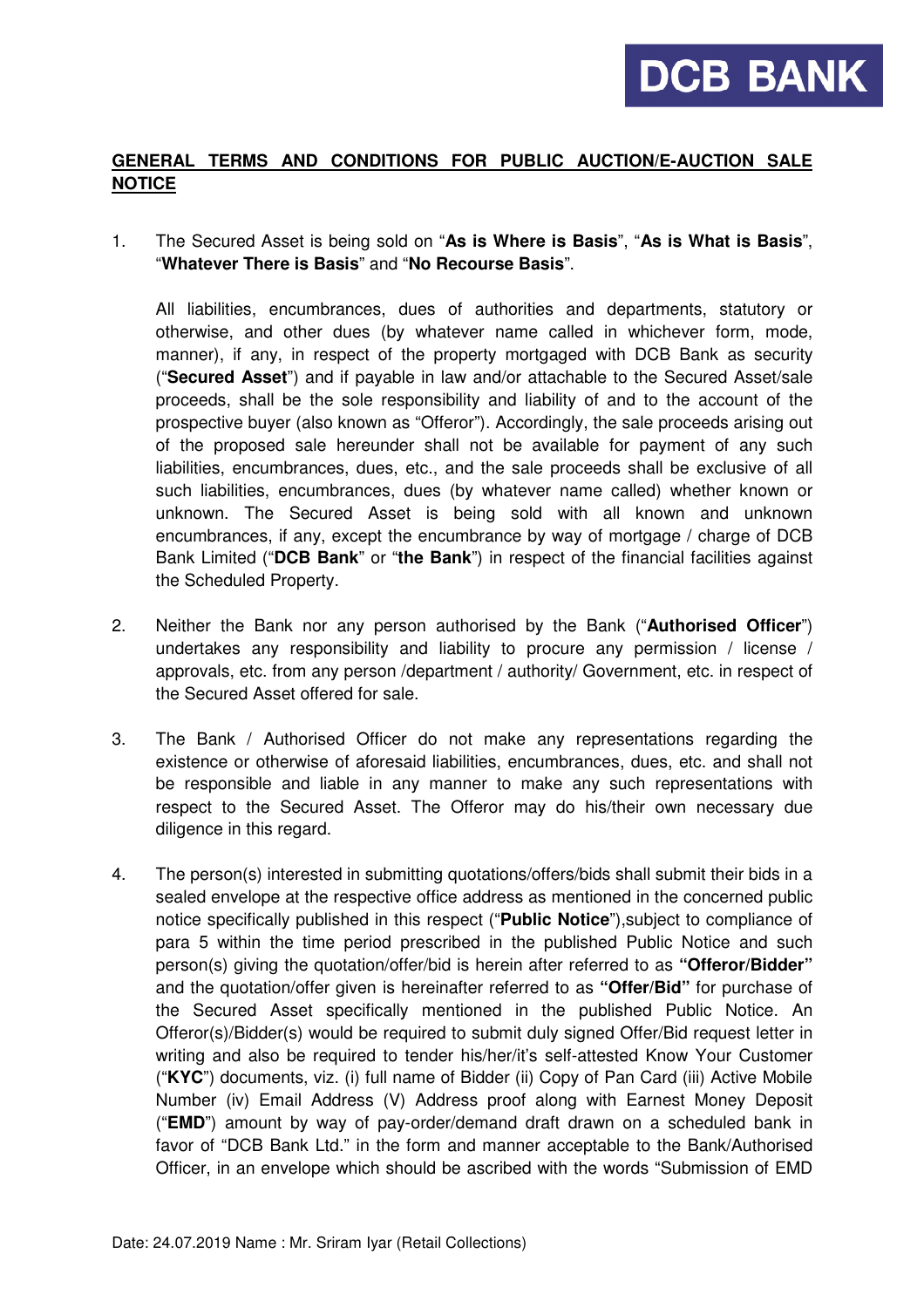amount and auction related documents for purchase of Secured Asset" and shall also mention the auction Publication Notice date along with property location and such envelope should be submitted well within time at the office address of DCB Bank as mentioned in the Public Notice, during working hours of the Bank.

- 5. The Offeror(s)/Bidder(s) shall remit the Earnest Money Deposit("**EMD**") in respect of the auction sale of the Secured Asset/s as specifically mentioned in the published Public Notice, by way of pay order/demand draft drawn on a scheduled bank in favour of "DCB Bank Ltd.". The EMD shall not carry any interest. The unsuccessful Bidder(s) shall collect / take back the EMD amount from the Authorised Officer / Bank, in due course of time after conclusion and end of the concerned sale auction.
- 6. The EMD shall not be refundable in case of successful Offer/Bid and shall either be adjusted against the purchase consideration or be forfeited in accordance with these terms and conditions of auction sale if the successful Offeror(s)/Bidder(s) fails to comply with these general terms and conditions along with the terms and conditions mentioned in the published auction Public Notice for the auction sale of the respective Secured Asset/s.
- 7. In case of e-auction mode of sale the bids shall be submitted as per the process specified in the e-auction sale notice for sale of immovable properties and terms and conditions mentioned on the Bank's authorized auction service provider's website. The mode of submission of bids, KYC documents, EMD, etc. shall be as specified in the eauction sale notice.
- 8. The Secured Asset/s will not be sold below the Reserve Price.
- 9. The interested Offeror(s)/Bidder(s) may inspect the Secured Asset(s) on the date and time specified in the auction Public Notice for the auction sale of the respective Secured Asset(s). The prospective Bidder(s) may depute someone else for the inspection of the Secured Asset/s, and the person(s) deputed for inspection by the prospective Bidder(s) should carry with him/her/them appropriate authorization on the letterhead of the prospective Bidder(s)whom he/she/they represent failing which inspection may be refused.
- 10. The Authorised Officer / Bank reserves the right to adjourn, postpone or cancel the auction sale at any time without assigning any reason thereof.
- 11. It is clarified that no unsolicited correspondence, of any nature, shall be entertained by the Authorised Officer / Bank. Bidder(s) acknowledge that the Bank / Authorised Officer is not obliged to respond to questions or to provide clarifications.
- 12. It is clarified that if the Authorised Officer / Bank receives more than one Bid/Offer for the same price, then the Auction Sale process shall comprise of inter-se bidding between the Bidders and the Bidder(s) may improve their offer by the incremental amount and in multiples thereof as specified by the Authorized Officer .The Bidder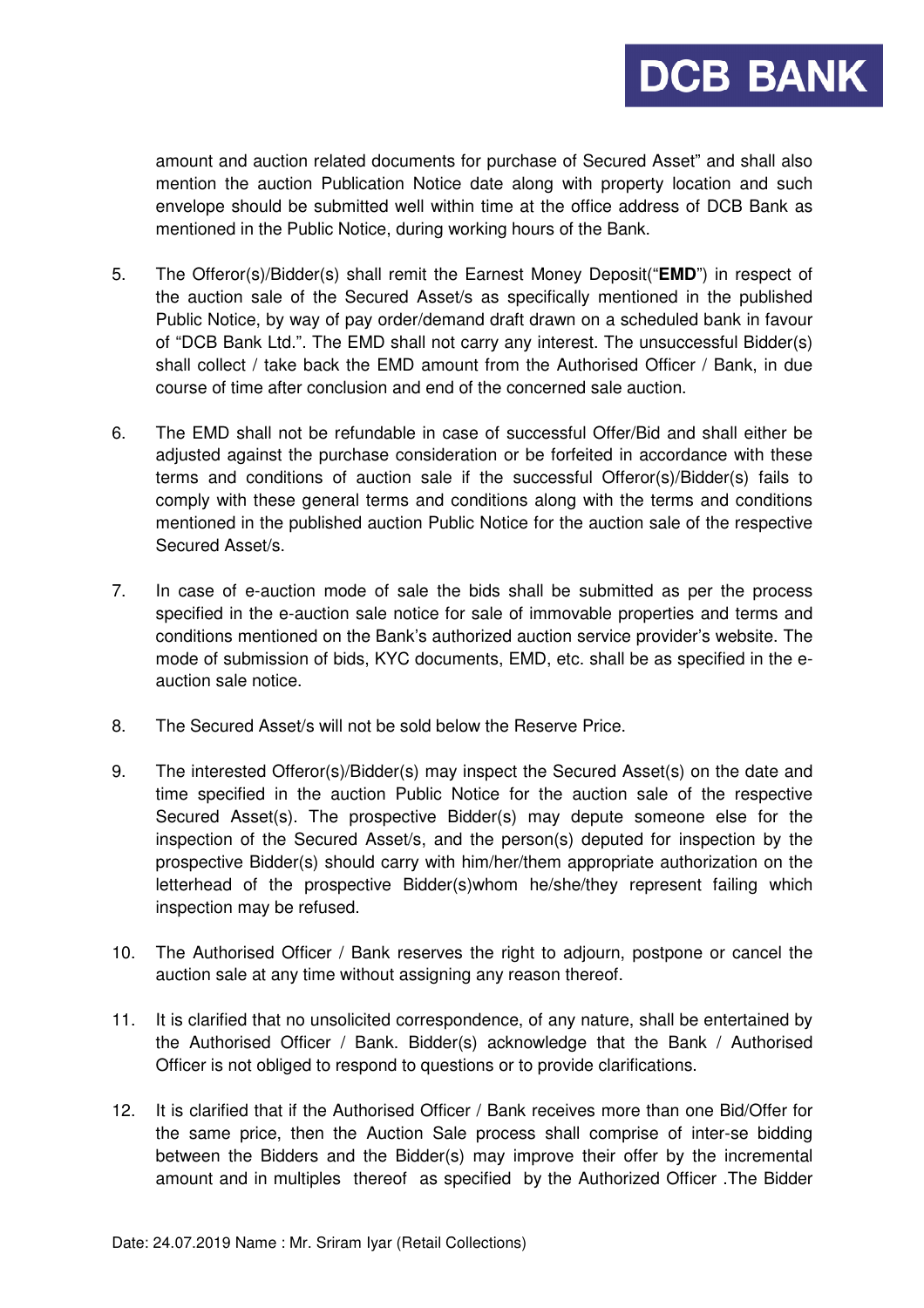who emerges as the highest bidder on closure of sale auction process shall be declared as the successful Bidder ("**Successful Bidder**")and a communication to that effect will be issued through print/electronic mode which shall be subject to approval of the Authorised Officer / secured creditor(s).

- 13. By accepting this document conveying the acceptance and success of the Bid made, the Successful Bidder(s) undertakes not to question, challenge, raise any issues against the decision of the Bank/Authorised Officer, in any court of law, tribunal, forum, before any statutory or regulatory authority, etc.
- 14. The Successful Bidder(s) shall be required to pay minimum 25% (including the EMD amount) of the Offer amount / final purchase consideration by demand draft or pay order in favour of "DCB Bank Ltd." or by electronic means like RTGS/NEFT/SWIFT transfer, immediately, i.e., on the same day or not later than next working day, upon completion of the said auction sale process.
- 15. Upon being declared as "Successful Bidder", he/she/it/they shall be required to pay the balance 75%of the purchase consideration within fifteen days from the date of confirmation of sale or such extended period (as may be mutually agreed upon in writing between the Successful Bidder(s) and the Bank), by demand draft or pay order in favour of "DCB Bank Ltd." or by electronic means like RTGS/NEFT/SWIFT transfer.
- 16. In the event of any default in payment of purchase consideration, or if the sale is not completed by reason of any default on the part of the Successful Bidder(s), the Authorised Officer, shall be entitled to forfeit all the moneys/EMD/purchase consideration till then paid by the Successful Bidder(s) and put up the Secured Asset for resale/disposal as per provisions of the Securitisation and Reconstruction of Financial Assets and Enforcement of Securities Interest Act, 2002 ("SARFAESI Act"). Further, all costs, charges and expenses (by whatever name called including legal and other fees) incurred by the Bank on account of such resale shall be borne by the defaulting Successful Bidder(s) who shall also be bound to make good any deficiency or shortfall in eventual purchase consideration arising on such resale. However, such defaulting Successful Bidder(s) shall neither be entitled to make any claim in the event of the Secured Asset realizing higher price on such resale nor ask for a refund of any sort.
- 17. All costs, expenses, taxes relating to or incidental to the sale and/or transfer of the Secured Asset including but not limited to charges with respect to adjudication of stamp duty, payment of stamp duty on sale certificate, registration charges, transfer charges, Government taxes, if any, and all other incidental costs, charges and expenses in connection with sale of the Secured Asset and further documentation charges including but not limited to conveyance, stamp duty, fees/charges/etc., shall be borne by the Successful Bidder.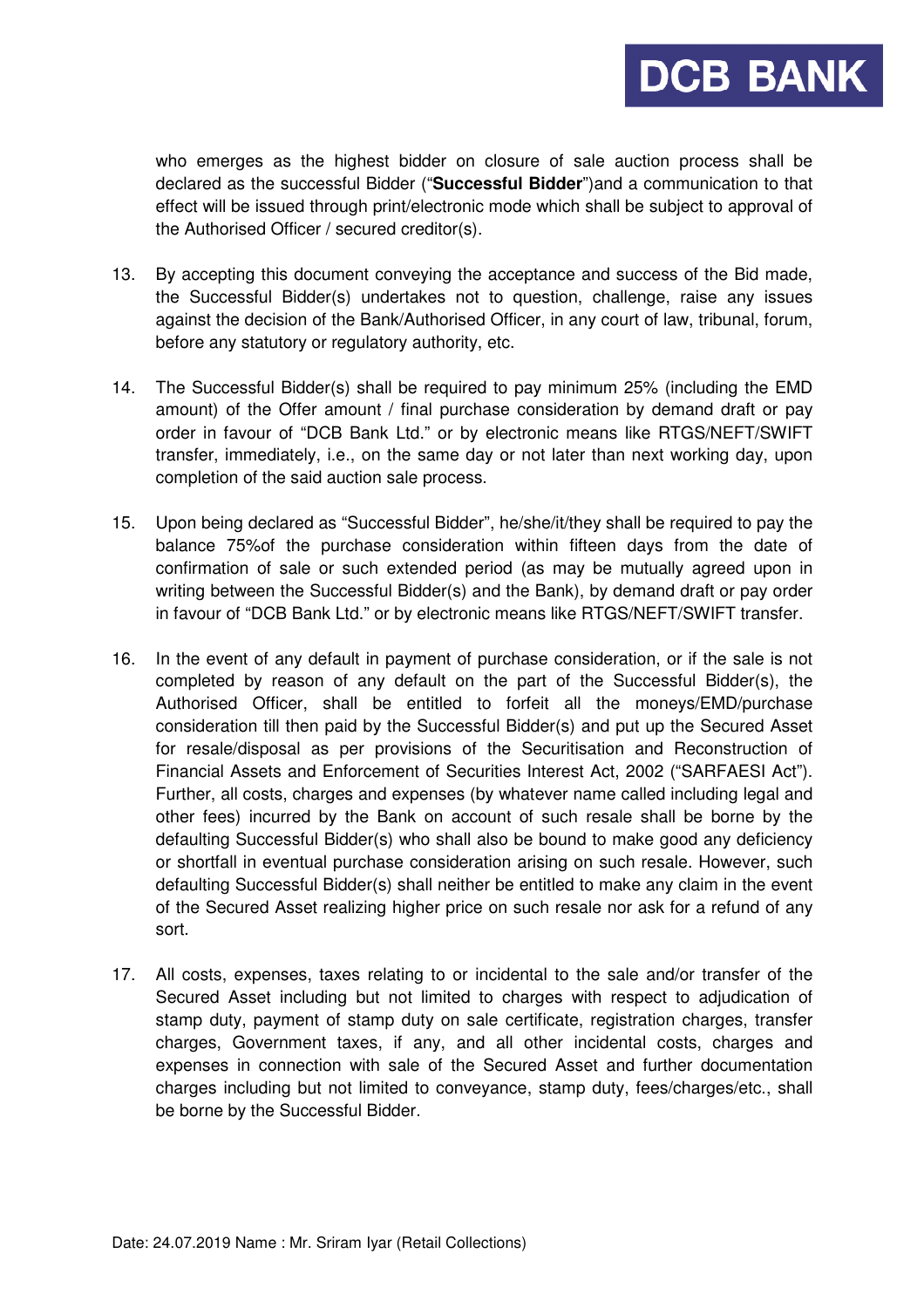18. Transfer of the Secured Asset to the Successful Bidder shall be effected by the Authorised Officer by execution of the Sale Certificate in accordance with the Security Interest [Enforcement] Rules, 2002, only upon the receipt and realization from the Successful Bidder of the entire purchase consideration and execution of such other documents by the Successful Bidder as may be deemed necessary by the Authorised Officer.

- 19. As from the date of confirmation of the Bid and the Bidder being declared as Successful Bidder of the Secured Asset, all the risks, costs, responsibilities, liabilities, including the risks and costs as regards any loss or damage to the Secured Asset by fire or earthquake or any other natural calamities or due to theft, burglary or robbery or from any other cause whatsoever, shall be that of the Successful Bidder and neither DCB Bank nor the Authorised Officer shall be liable and responsible for any such loss, damages, costs, etc.
- 20. By submitting the Offer and by accepting the communication regarding the successful Bid, the Bidder(s)/Successful Bidder undertakes to keep the Bank indemnified, and save harmless, against any and all losses, damages, liabilities, suits, claims, counterclaims, actions, penalties, expense (including attorney's fees and court costs and also including any expenses incurred by the Bank for the enforcement of this indemnity), which the Bank shall suffer as a result of any failure on the part of the Successful Bidder and to meet and clear any such liabilities, encumbrances and dues or any claim, proceedings, litigations, made by any person related or unrelated to the Secured Asset in respect of such liabilities, encumbrances and dues. By accepting the communication regarding the successful Bid, the Bidder(s)/Successful Bidder undertakes to keep the Bank indemnified and save harmless the Bank from any and all claims, losses, penalties, damages, costs, expenses, etc., on account of any deficiency in respect of stamp duty payable on the Sale Certificate which shall be executed in favour of the Successful Bidder/purchaser by the Bank for sale of the Secured Asset under the provisions the SARFAESI Act and rules made thereunder.
- 21. The Bidder(s), in order to protect his/their individual interests is/are advised to verify the Secured Asset, conduct the due diligence at his/her/its/their own costs in respect of the same, as well as ascertain the known and unknown liabilities, encumbrances and any other dues from the concerned authorities or stakeholders/claimants to their satisfaction before submitting the Offers. Any Offer made shall be deemed to have been submitted after complete satisfaction of the title (including mortgage/charge of the Bank) of the property / Secured Asset and /or all claims there against and after due and proper inspection of the Secured Asset and hence the Bidder(s) shall not be entitled to make any requisition or raise any query/objection vis-à-vis Authorised Officer/Bank as to the title (including mortgage/charge of the Bank) or condition of the Secured Asset or any part thereof or any dues/taxes/levies, irrespective of whether disclosed or undisclosed. The Bidder(s) shall not hold the Bank/Authorised Officer responsible and liable in any manner whatsoever for any such known and/or unknown liabilities, encumbrances and other dues, charges, etc. and/or for disclosing the same.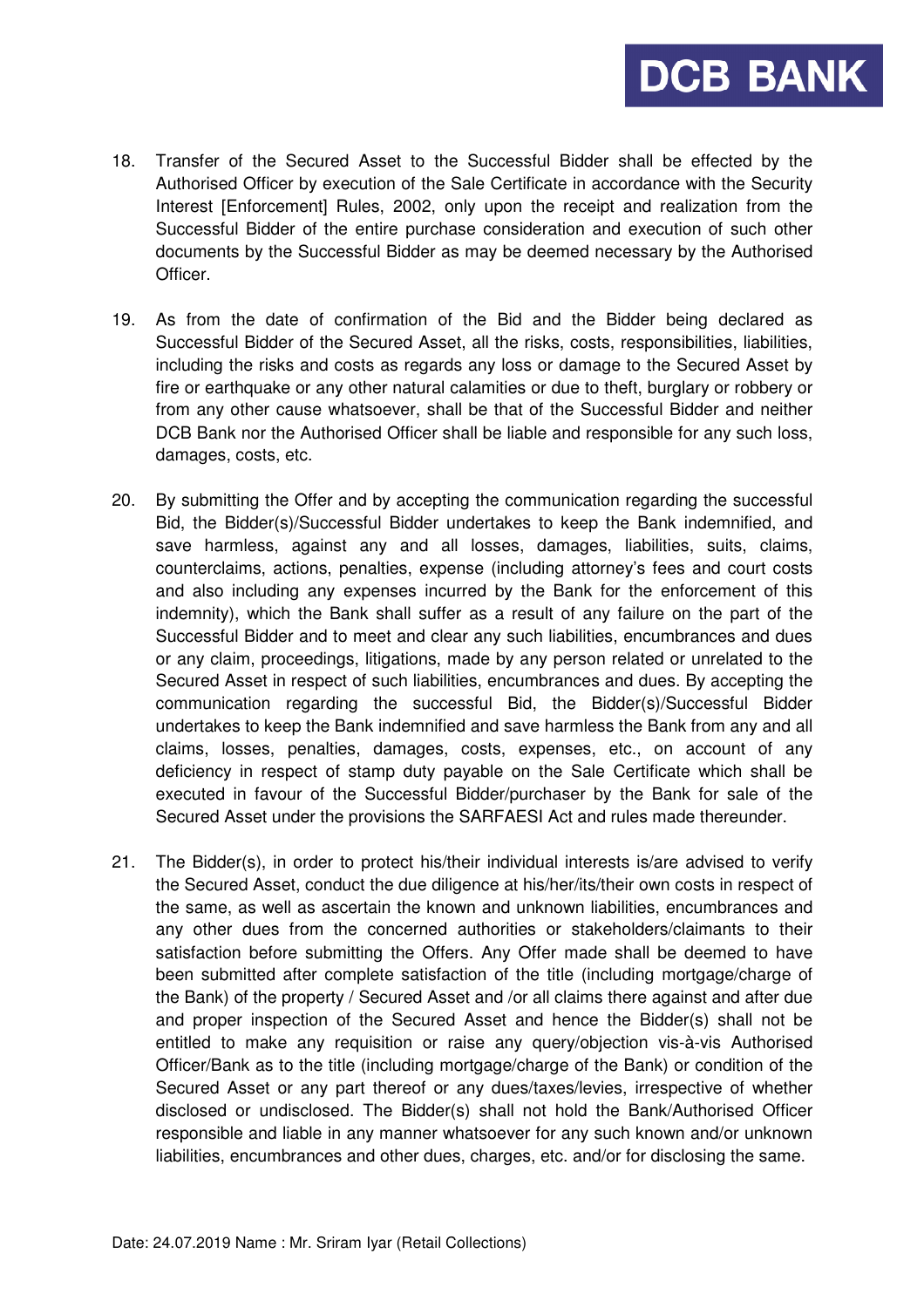22. It is presumed and understood that by submitting the Bid/Offer, the Offeror/Bidder has made his/her/its/their own independent assessment, due-diligence, legal and otherwise of the Secured Asset and its condition and has sought the required independent professional, financial and legal advice.

- 23. Conditional Bid/Offer or Contingent Bid/Offer shall be treated as invalid.
- 24. Bid/Offers that are not duly submitted or are not accompanied by the EMD or are received after the date of submission specifically prescribed in the auction Public Notice for sale, shall be treated as invalid offers, and accordingly shall be rejected.
- 25. The Successful Bidder shall be bound by the regulations of the local / any other authority, as applicable with regard to the use of the Secured Asset in question.
- 26. The Bidder(s) shall not be entitled to withdraw or cancel their Bid once it is submitted. The Bidder(s) and the Successful Bidder agrees and undertakes to honor all the commitments arising from the auction(s)and comply with all the terms and conditions of the auction for successfully concluding the sale of the Secured Asset.
- 27. The Authorised Officer reserves the right to reject any or all Bid(s) without assigning any reason and in case all the Bid(s) are rejected, either to hold negotiations with any of the Bidder(s) or sell the assets through private negotiations with any of the Bidder(s) or any other party/parties or invite fresh Bids or through any other process. The Authorised Officer also reserves the right to cancel this auction sale process at any stage before confirmation of the sale and in that event, in his/her absolute discretion, to follow a different method for conduct of auction/sale to realize the highest sale value of the Secured Asset or to adopt or resort to any other remedy available to it for recovery of its dues. Upon such action on the part of the Authorised Officer, the Bidder(s) shall not be entitled to claim any interest, compensation, costs, or damages on any ground whatsoever from the Authorised Officer or the Bank. The Bank's decision in this behalf shall be final and binding on all the Bidders.
- 28. In case, only a single bid is submitted for the scheduled auction sale of the Secured Asset, then the Authorised Officer/ the Bank, at its sole discretion, may declare such Bidder as the Successful Bidder.
- 29. All costs, expenses and liabilities incurred by each Bidder in connection with the transaction, including without limitation, in connection with carrying out due diligence, preparation and / or submission of the Bid(s), including any fees/expenses of its own advisors, if any, shall be borne and paid solely by the Bidder(s) itself, whether its Bid is accepted or rejected for any reason, and the Bank does not assume any liability and responsibility whatsoever in this connection.
- 30. If the dues of the Bank secured by the assets put up for sale together with all costs, charges and expenses incurred by the Bank is tendered to the satisfaction of the Bank by or on behalf of the Borrower/Guarantor/Mortgagor at any time before the date fixed